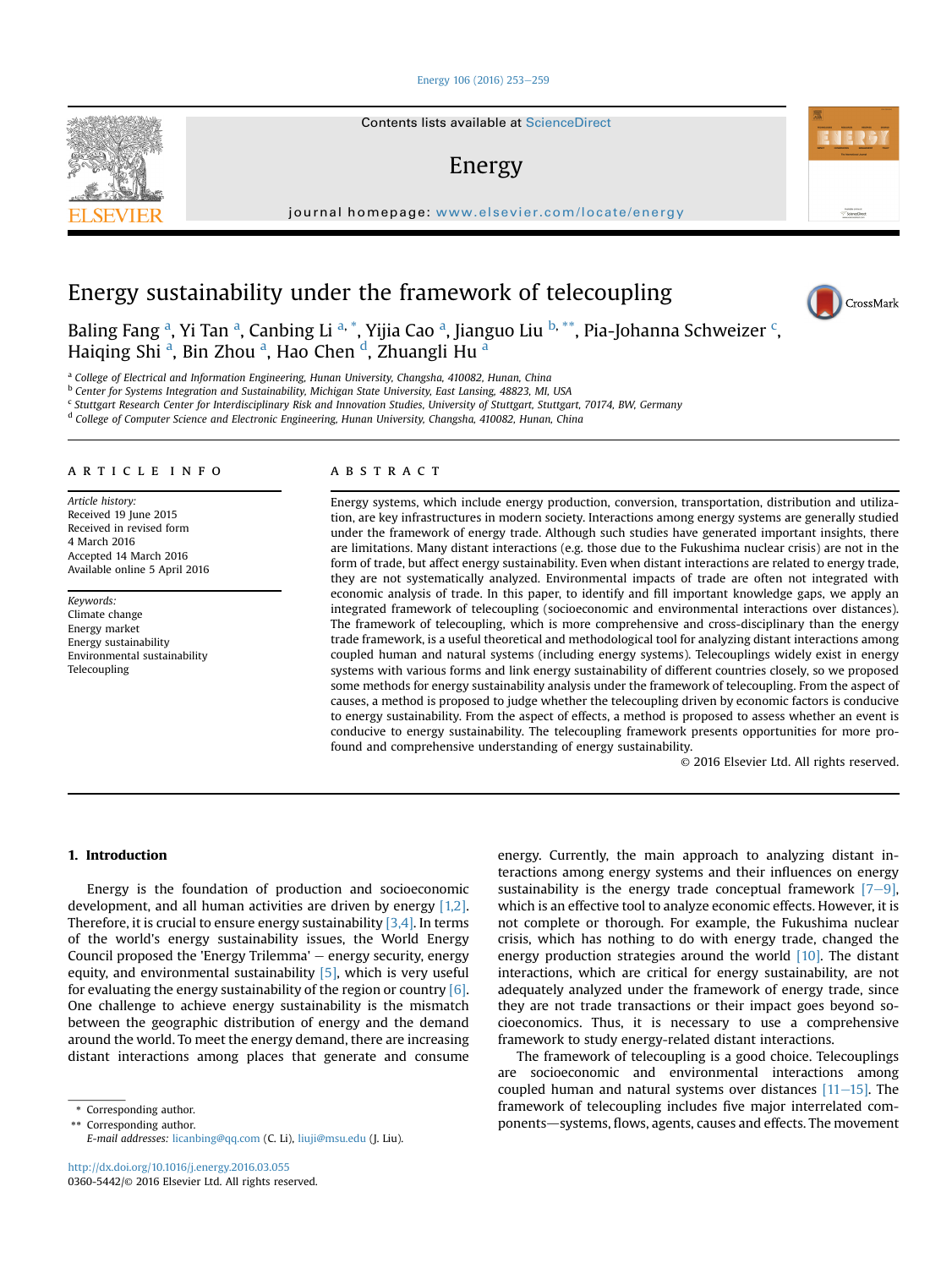of energy, which is activated by agents (decision-making entities that directly or indirectly influence telecouplings), may be part of important flows between coupled human and natural systems. Energy can also be part of the causes (reasons why telecouplings appear and change) or effects (socioeconomic and environmental results of distant interactions) of telecouplings. So far the telecoupling framework has been applied to address a number of important issues such as conservation policy and food production [16], global land use  $[17]$ , trade of goods and products (e.g., food, forest products, palm oil [18,19]), global land grabbing and investment [20], species invasions [15], and payments for distant ecosystem services [21]. In this paper, we compare the framework of telecoupling with the framework of energy trade, apply the framework of telecoupling to several energy systems, and propose some methods for assessing energy sustainability under the framework of telecoupling.

# 2. Comparisons between the framework of energy trade and the framework of telecoupling

By comparing the framework of telecoupling with the framework of energy trade, we find a number of important knowledge gaps. As shown in Table 1, the differences between two frameworks are listed as follows.

The systems in the framework of energy trade are the suppliers, traders, countries and users. The framework of telecoupling, besides persons and organizations involved in the transactions, brings in many non-energy components, such as air, water, animals, and plants.

The flows between systems analyzed by energy trade tools are limited to money, energy and information. Flows such as movement of persons, plants and animals are neglected. However, energy flows are always accompanied by these relevant flows. For example, invasive species may be transported through energy transportation. The Powder River Basin, Wyoming, is one of the most rapidly expanding areas of coal bed methane. Due to methane mining, there is a significantly greater proportion of non-native species [22].

The agents of energy trade mainly include persons, companies and governments. Under the framework of telecoupling, other creatures, such as animals and plants, are also involved.

The causes of energy trade are limited to socioeconomic factors [23,24]. Under the framework of telecoupling, environmental factors are also emphasized.

In the energy trade framework, effects mainly focus on the socioeconomic, including supply, demand, and price. Environmental impacts are often separately studied, underestimated or even ignored [25,26]. The influence of energy trade on socioeconomic, environmental and biological systems is generally simplified as trade costs and externality (an externality is the cost or benefit that affects a party who does not choose to incur that cost or benefit). For example, when a factory emits air pollutants, its neighbors suffer; in contrast, infrastructure (e.g. roads and power grid) built by a factory may benefits its neighbors [27]. The framework of telecoupling integrates socioeconomic and environmental effects in sending systems (e.g., origins of energy trade), receiving systems (e.g., destinations of the energy trade), and spillover systems (other systems that affect or are affected by interactions between sending and receiving systems, such as energy transport corridors) with comprehensive consideration on feedbacks. Furthermore, the telecoupling framework is methodologically and conceptually superior to the energy trade framework, because it is an interdisciplinary model that not only adequately depicts the complex flow of energy

#### Table 1

Comparative analysis of energy sustainability using telecoupling framework versus energy trade framework.

|                             |                                                                                     | Framework of energy trade                                                                                                                                                                                                                                                 | Framework of telecoupling                                                                                                                                                                                                            |
|-----------------------------|-------------------------------------------------------------------------------------|---------------------------------------------------------------------------------------------------------------------------------------------------------------------------------------------------------------------------------------------------------------------------|--------------------------------------------------------------------------------------------------------------------------------------------------------------------------------------------------------------------------------------|
| Systems                     | Sending and<br>receiving systems                                                    | • Energy suppliers<br>• Energy users<br>• Energy countries                                                                                                                                                                                                                | • Sending systems including energy<br>suppliers and non-energy components<br>such as air, water, people, and organisms.<br>• Receiving systems-systems including<br>energy users and other components<br>(e.g., air, water, people). |
|                             | Spillover Systems<br>(entities that are<br>affected by the<br>distant interactions) | • Focus on transaction<br>itself transportation time and costs                                                                                                                                                                                                            | • Other systems beyond receiving and<br>sending systems, such as those along<br>the route of energy transportation                                                                                                                   |
| Flows                       |                                                                                     | • Energy and energy-related equipment<br>• Energy related information<br>• Money                                                                                                                                                                                          | • Energy and energy-related equipment<br>• Energy related information<br>• Money<br>• Persons<br>• Organisms                                                                                                                         |
| Agents                      |                                                                                     | • Persons<br>• Companies<br>• Governments                                                                                                                                                                                                                                 | • Persons<br>• Companies<br>• Governments<br>• Organisms                                                                                                                                                                             |
| Causes                      |                                                                                     | • Socioeconomic factors<br>• Environmental factors                                                                                                                                                                                                                        | • Socioeconomic factors<br>• Environmental factors                                                                                                                                                                                   |
| Effects                     |                                                                                     | • Most of the research focused<br>on socioeconomic effects, or<br>environmental effects separately.<br>• Do not attach importance to the<br>effects on other systems<br>• Little consideration on feedbacks<br>• The effects in spillover systems<br>are usually ignored. | • Socioeconomic and environmental<br>effects in sending, receiving and<br>spillover systems are considered together.<br>• Comprehensive consideration on<br>feedback.                                                                |
| Disciplines mainly involved |                                                                                     | • Energy<br>• Economics                                                                                                                                                                                                                                                   | $\bullet$ Energy<br>• Economics<br>• Biology<br>• Environmental science<br>• Other disciplines                                                                                                                                       |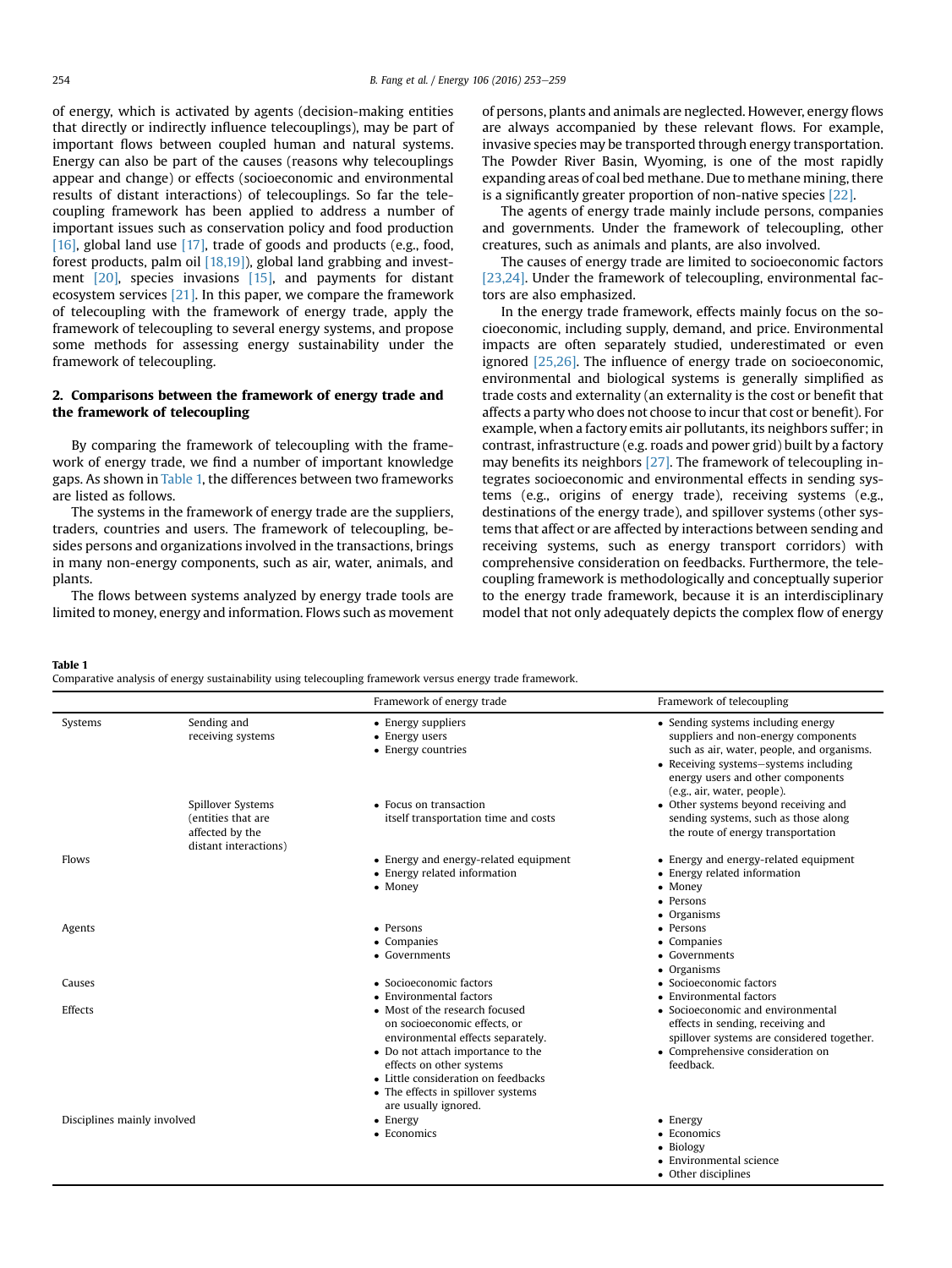trade and consumption, but also offers a meta-theoretically sophisticated concept which integrates scientific analysis of different analytic levels and from various scientific disciplines, including political science, economics, biology, environmental science, and engineering.

As shown in Table 1 and based on the above comparisons, energy trade could be regarded as one form of energy-related telecoupling processes. The energy trade framework describes the socioeconomic components of telecoupling, with feedbacks almost ignored; focuses on fewer flows, agents, causes and effects; and involves fewer disciplines. By applying the telecoupling framework, many knowledge gaps left over by the energy trade framework can be identified or even filled.

## 3. A telecoupling example in energy systems

#### 3.1. Overview

There are many kinds of energy sources, such as oil, coal, natural gas, shale gas, solar, wind, and biomass. Different energy sources have different energy densities. Oil, coal and natural gas are examples of high-energy density resources. The energy density of some energy sources, such as biomass, is relatively low. Higher energy densities bring lower transportation cost ratios. Thus, agents are more likely to trade high-density energy sources between distant systems. Energy, the related energy utilization equipment, technology, and information are likely to be the flows in the telecoupling.

In addition, wind, solar, and some other energy sources must be consumed primarily locally. Therefore, they usually cannot be the flows in telecoupling. However, in such cases, telecoupling still exists and the movements of equipment, technology and information are the flows. Among the cases, we choose the PV (photovoltaic) panel trade between China and the EU (European Union) for more detailed discussion.

#### 3.2. Telecoupling in solar energy

Solar energy is a fast-developing renewable energy that helps ensure energy sustainability. As a typical example of telecoupling, the PV panel trade between China and the EU involves every element of telecoupling including feedbacks. Chinese PV panel export to the EU is a typical example of telecoupling in new energy

Table 2 Telecoupling in solar energy. systems, as shown in Table 2. In this example, China is the sending system, and the EU is the receiving system. The agents related to the sending system include PV panel manufacturers (e.g., Yingli Solar, TSL), merchants (e.g., Liansheng Miao, Jifan Gao), and the Chinese government. The agents related to the receiving system include the governments in EU countries, dealers (e.g., Canadian Solar Inc.), PV panel contractors (e.g., Belectric, Greencells), local PV panel manufacturers (e.g., Solarworld, Solarcentury), and PV panel users.

The telecoupling causes are as follows. First, China has cheaper labor and lower penalty costs of environmental pollution compared with the EU. Second, the EU has developed a 20-20-20 strategy [28], which sets three key objectives for 2020: a 20% reduction in the EU greenhouse gas emissions from 1990; an increase in the share of EU energy consumption produced from renewable resources to 20%; and a 20% improvement in the EU's energy efficiency. Third, the PV panel incentive plans are set in some countries of the EU [29]. For example, Italian and Spanish incentive plans made it cheaper for citizens to install PV panels than to purchase electricity from power companies, which have resulted in a significant growth in PV panel installation [30]. In addition, advertisements and education on energy-saving and emission reduction make EU citizens more likely to install PV panels.

In this case, flows are the movement of PV panels from China and the money the EU paid to China. Different from petroleum trade, energy equipment movement is the flow. Chinese annual PV panel export was 15.3 GW in capacity in 2011, which was 27.2% higher than in 2010, and the EU imported 11.4 GW PV panels in capacity in 2011, which accounted for 74.7% of total Chinese export [31]. In 2011, the capacity of PV systems in EU was 51.716 GW [32], and the PV generation was 44.8 TWh. China's export accounted for 22.04% of EU market.

There are complex effects including feedbacks in China and the EU. In 2011, the PV trade between China and the EU provided about 0.15 million jobs and \$24.5 billion GDP in China. These PV panels produce 98,700 GWh per year in EU, and cut down about 86 billion kg of  $CO<sub>2</sub>$  and 329 million tons of coal. The feedback is complex. To produce PV panels for the EU, about 15.78-25.37 billion kWh of electricity were consumed, and about 11.78-18.97 million tons of carbon dioxide were emitted in China [33]. According to the average technological level of thermal power plants, 3000 kWh of electricity would be generated and  $2620$  kg of  $CO<sub>2</sub>$  would be emitted by burning one ton of coal equivalent [34]. The fossil fuel

|         |                   | Telecoupling in solar energy                                                                                   |
|---------|-------------------|----------------------------------------------------------------------------------------------------------------|
| Systems | Sending systems   | $\bullet$ China                                                                                                |
|         | Receiving systems | • European countries                                                                                           |
|         | Spillover systems | • Transport channel such as the Suez Canal, the Strait of Malacca                                              |
| Flows   |                   | • PV panels                                                                                                    |
|         |                   | • Money                                                                                                        |
|         |                   | • Fossil fuels in transportation                                                                               |
| Agents  |                   | • Governments in EU countries, dealers, PV panel contractors, local PV panel manufacturers, and PV panel users |
|         |                   | • PV panel manufacturers                                                                                       |
|         |                   | • Chinese governments                                                                                          |
| Causes  |                   | • Government interest in renewable energy                                                                      |
|         |                   | • The EU 20-20-20 strategy and the PV panel incentive plans in EU countries and districts                      |
|         |                   | • Research and developing advanced PV products                                                                 |
|         |                   | • EU citizens preferring installing PV panels                                                                  |
|         |                   | • Cheap labor and the low penalty cost of environmental pollution in China                                     |
| Effects | Economic          | • The increase in employment rate and taxes in China                                                           |
|         | Environmental     | • Substantial pollutants and greenhouse gas emissions in China                                                 |
|         |                   | • Urban heat island effect reduction in EU                                                                     |
|         |                   | • Less $CO2$ emissions                                                                                         |
|         | Social            | • Low carbon life                                                                                              |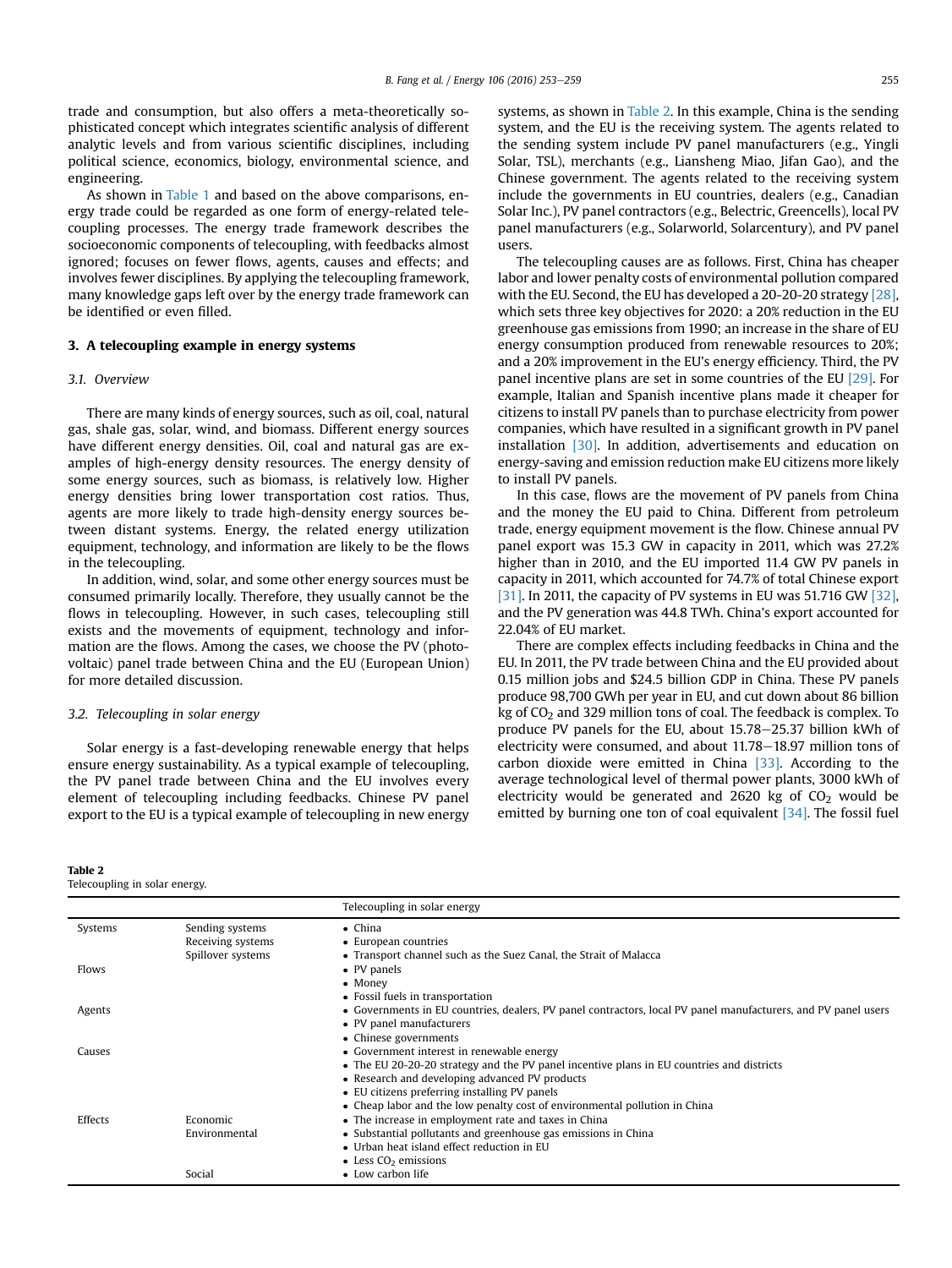market is influenced by the reduction in fossil fuel consumption in EU. Therefore, China is more likely to purchase cheaper fossil fuels. In 2012, China accounted for 50.2%, 11.7%, 4.3% of total coal, petroleum, natural gas consumption in the world, respectively [35]. The cheap fossil fuels are important to maintaining Chinese economic development. In June 2013, the EU announced an antidumping and anti-subsidy investigation into the Chinese PV panel export. According to the temporal anti-dumping tax rate (11.8%) from June 2013 to August 2013, the PV panel price increased from 0.66 \$/W to 0.78 \$/W. Chinese PV products lost its price advantage, and at least 30% of Chinese PV companies closed or came to the verge of collapse. Accordingly, the Chinese government conducted a series of measures to respond, and other industries were influenced [36].

# 4. How to apply the framework of telecoupling to assess energy sustainability

Based on the analysis above, methods for assessing energy sustainability (e.g., reduction in energy consumption and increase in energy generation) are proposed in this section. Causes and effects of telecoupling are the entry points.

#### 4.1. Through analyzing causes

Energy is not only a tradable commodity, but also an important input of any products. In this section, a new method for assessing energy sustainability is proposed through analyzing causes of telecoupling, using the production and trade of non-energy products as examples.

It depends on the consistency of energy and costs consumption whether the telecoupling caused by economic factors benefits energy sustainability. When higher energy consumption means higher costs for products and services, consumers will choose the option with less energy consumption out of the instinct of choosing cheaper products and services with similar performances. Therefore, consumers choose low-cost electric vehicles, which results in higher energy sustainability because of less energy consumption and carbon emissions. An example is shown as follows.

China imports vehicles from Japan, including hybrid vehicles and conventional vehicles. Japan is the sending system. China is the receiving system. Agents include the governments, car manufacturers (e.g., TOYOTA), dealers (e.g., Pang Da, China Grand Auto), and consumers. The flows include the vehicles, in which conventional vehicles account for a bigger proportion than hybrid vehicles. The cause of such flows is that conventional vehicles are cheaper. Due to China's tax policies and car manufacturers' pricing strategies, the prices of hybrid cars are significantly higher than conventional fuel vehicles, though hybrid vehicles consume about 60 percent or less fuel compared to traditional vehicles [37]. For example, a Toyota's third generation Prius hybrid vehicle in China comes with a starting price of RMB 229,800, equivalent to US \$36,508 as of 2012  $[38]$ , while a Toyota Corolla fuel vehicle in China, close to Toyota Prius hybrid vehicle in automotive performance, is between RMB 123,800 and 199,800, equivalent to US \$18,500-29,800 [39]. Therefore, with purchase cost and fuel cost taken into account, both of them need to travel through enough mileage or even go beyond the life-time mileage, for Prius to narrow the cost gap with Corolla. However, the scrap criterion of electric vehicles is not stipulated differently from conventional ones in the same category in the national regulation of China [40]. The obvious higher prices and the insufficient preferential policies of hybrid cars lead to the lack of purchases. Besides, considering the environmental and social costs including air pollution, internal combustion engine vehicles are still cheaper in term of the lifetime than the hybrid gasoline-electric vehicles [41]. In this case, products and services with smaller costs have higher energy



Fig. 1. The effect of Fukushima nuclear plant crisis on energy systems. Nuclear power accident systems are parts of the sending system; the spillover systems include sea, air, marine creatures, and news media. The countries and the public around the world are the main receiving systems. The disaster is the cause. The effects are complex and can be described at four stages. At the first stage, the disaster caused panic. Therefore, many countries had to cut down nuclear power plants plan, or even shut down the plants. At the second stage, nuclear power equipment manufacture firms would put more attention to enhance the safety of nuclear power systems. Nuclear power enterprises would enhance the publicity of the safety of nuclear power. Some governments would pay more attention to alternative energy, such as wind power and solar power. At the third stage, public fear would be gradually reduced. The safety of nuclear power systems would be enhanced. Note that nuclear power may always be cheaper than alternative energy. Therefore, the public would increase the acceptance of nuclear power. So, nuclear power would be developed again in the fourth stage. To sum up, the disaster would make the operating nuclear power plants with higher safety level from a long-time viewpoint.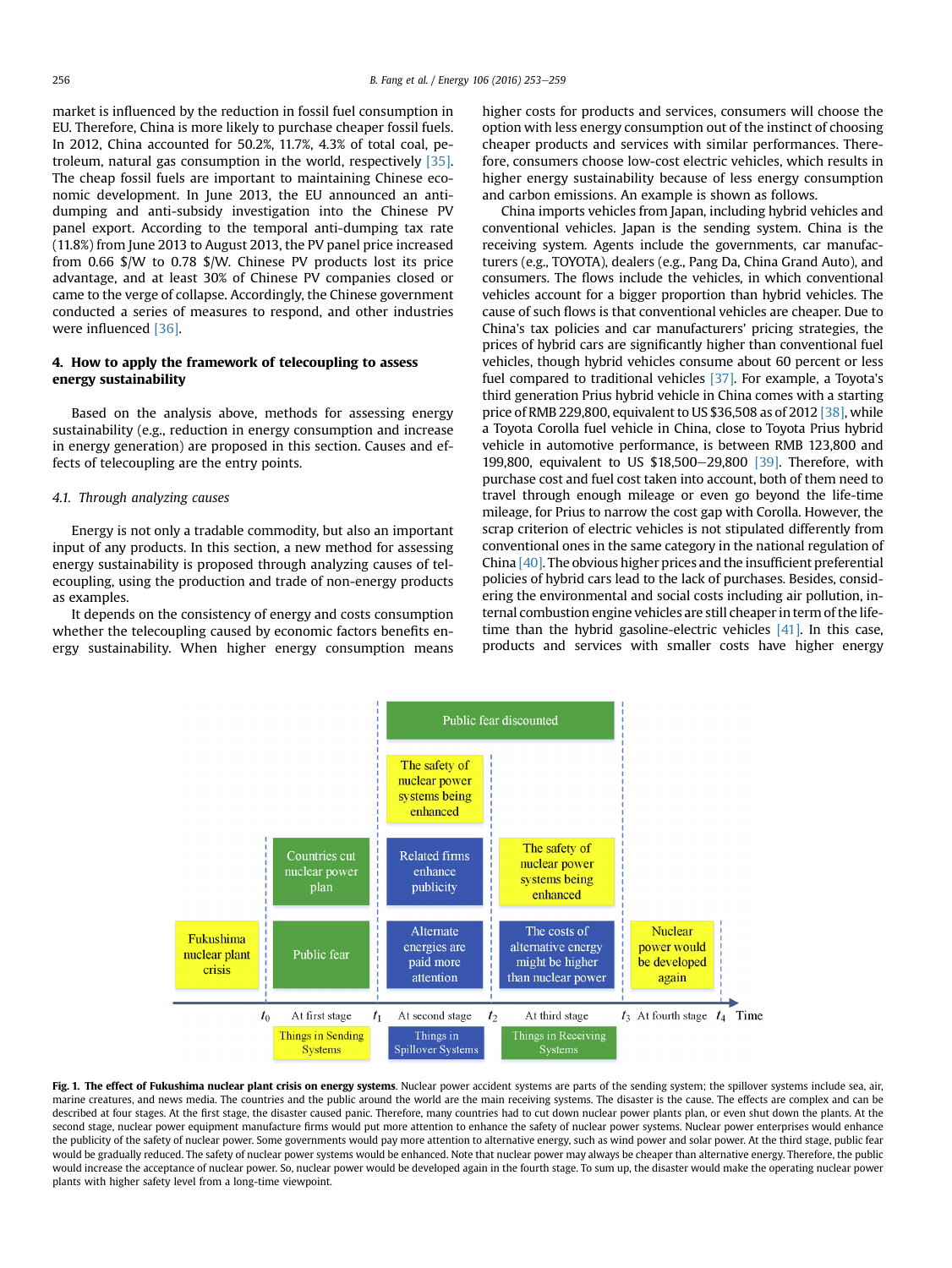consumption. China's tax policies and car manufacturers' pricing strategies enlarged the imbalance between costs and energy consumption. Therefore, in the telecoupling, the conventional vehicles with higher energy consumption take a bigger proportion of flows than hybrid vehicles. If the hybrid vehicles become cheaper than conventional vehicles in the whole life cycle, more buyers would choose hybrid vehicles instead of conventional vehicles, as a result of less energy consumption and higher energy sustainability. According to the above analysis, it is necessary to keep the consistency of cost and energy consumption for the energy sustainability.

Carbon leakage is a typical example of the conflict among cost, energy consumption and greenhouse gas emissions. It occurs when there is an increase in carbon dioxide emissions in one country as a result of an emission reduction by a second country with a strict climate policy  $[42,43]$ . For example, Paltsev pointed out the carbon tax on iron and steel in Japan could result in an emission increase in China [44,45]. Carbon leakage is partly caused by inconsistency of cost and  $CO<sub>2</sub>$  emissions. Some countries with carbon- or energy-intensive industries will suffer from increased production costs when  $CO<sub>2</sub>$  emissions are reduced, resulting in a price advantage in carbon- or energyintensive products of those countries without carbon limits [43].

#### 4.2. Through analyzing effects

In this section, a method for assessing energy sustainability is proposed through analyzing effects of telecoupling. In the method, the effects of telecoupling are divided into several stages to explore the feedbacks in different time scales and among different systems. Through analyzing effects and feedbacks under the framework of telecoupling, more profound implications could be found. An example is shown as follows.

On March 11, 2011, a 9.0-magnitude earthquake occurred in the Pacific northeastern region of Japan, leading to a devastating tsunami. The tsunami resulted in continuous accidents in the Fukushima nuclear power plant, and leaked radioactive materials that impacted many countries  $[44-46]$ . The accidents caused a typical telecoupling whose effects are profound. We assess its influences on energy systems by applying the framework of telecoupling.

In this case of telecoupling in energy systems, the area at the Fukushima nuclear disaster is the sending system. Two major flows-radioactive substances and crisis information-resulted in multiple and complex receiving systems (countries that received the radioactive substances and crisis information).

In the case of the crisis information flow, the agents are the aid agencies, news media, transportation companies, environmental organizations, energy companies and governments. The spillover systems are other coupled human and natural systems, including people, sea, and air affected by interactions between sending and receiving systems.

Besides nuclear leakage, the crisis affected many countries' energy strategies  $[45-47]$ . Some countries, such as Germany, have decided to abandon nuclear plants. China decided to postpone constructing inland nuclear power plants. The United States continues to operate and expand nuclear power plants, but with more caution. Some countries like Sweden are reducing the output of nuclear power plants and paying more attention to renewable energy [47,48]. The development of nuclear energy was also slowed down. Twelve reactors are closed permanently out of this event  $[49]$ . As a result, in 2011, there was a 2% decrease in the total capacity of nuclear generators in operation. These telecouplings described above can be illustrated as shown in Fig. 1. At the first stage, the disaster caused panic. Many countries cut down development plans for nuclear power plants, such as China, Germany, and Sweden, and some countries even shut down the existing

nuclear power plants [46,47]. At this stage, the restriction of nuclear power plants will boost the output of others power plants, especially fossil-fueled power plants, thus increasing the nonrenewable energy consumption and reduce energy sustainability. At the second stage, nuclear power equipment manufacturers would pay more attention to improving the safety of nuclear power systems, including the resistance to natural disasters, terrorist attacks, and power system fluctuations. Nuclear power enterprises would do publicity and restrain the public fear. Some governments would pay more attention to alternative energy, such as wind power and solar power. In this stage, the energy sustainability is roughly the same as the first stage. At the third stage, the safety of nuclear power systems would be enhanced, and public fear would gradually reduce. The costs of alternative energy might be higher than nuclear power, which is preferred but hindered because of safety concerns. Despite this, nuclear power would be acceptable by more and more people again. The nuclear power plants would benefit energy sustainability, due to the increasing output by nuclear power plants and the decreasing consumption of fossil fuel. To sum up, the disaster would make nuclear power plants operated with a higher safety level from a long-term perspective.

According to the analysis above, if it was only assessed in a short time scale (for example only the first stage), or the feedbacks were ignored, only the severe negative effects on energy sustainability would be observed. In the long run, a different conclusion might be





Fig. 2. The interactions and feedbacks among public, firms and governments. In the case of radioactive substance flow, countries around the world are the main receiving system; the accident nuclear power plants are parts of the sending system; the spillover systems include sea, air, and marine creatures that transmit the radioactive substance. At the first stage, the public fears governments and nuclear power firms, and governments also press nuclear power firms. At the second stage, nuclear power firms enhance publicity to public and governments, and governments introduce the new decisions to the public. At the third stage, the public might feedback their acceptance of nuclear power, and governments would transfer the feedback to firms.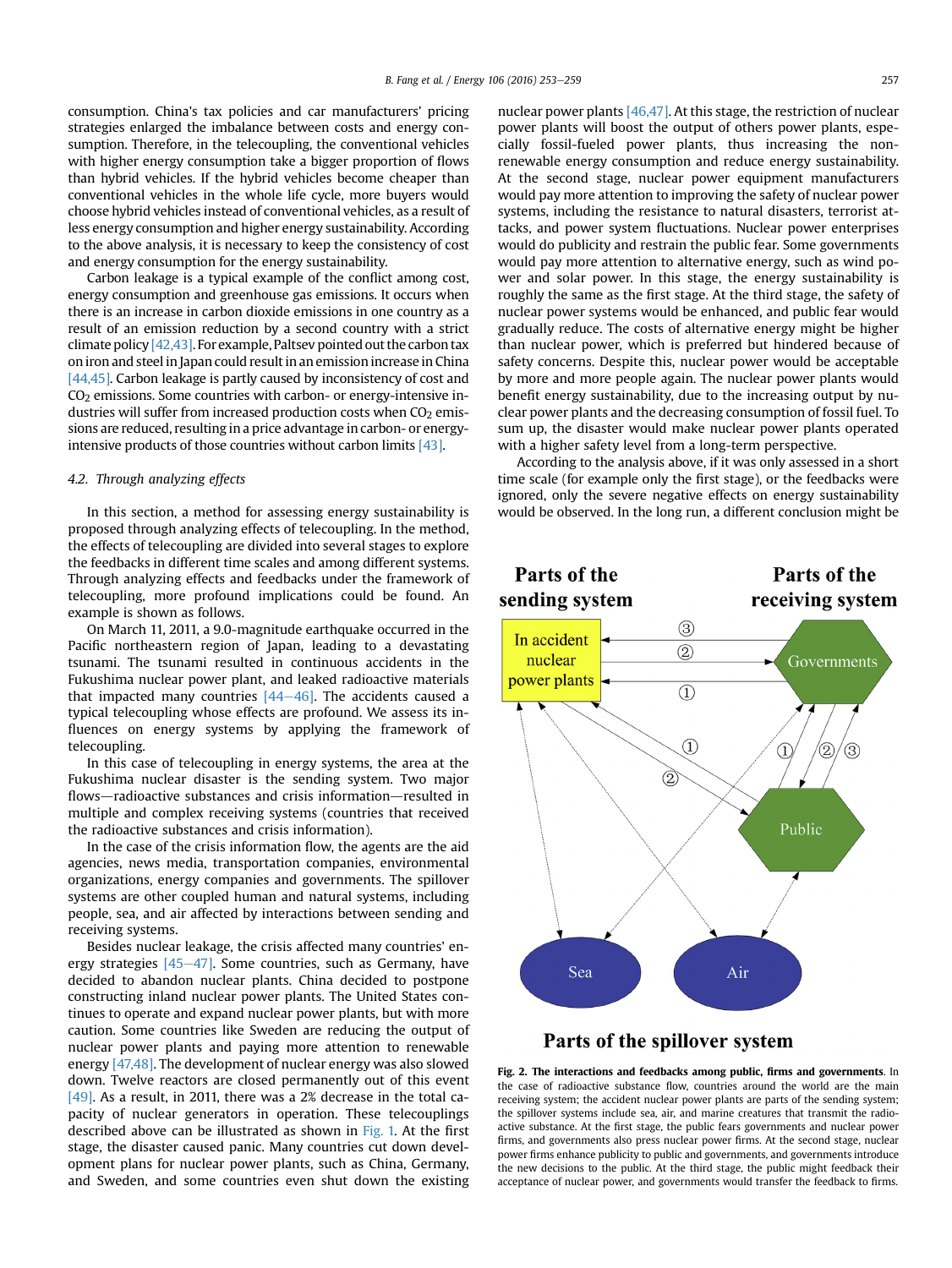drawn after considering the interactions and feedbacks among the public, nuclear power equipment makers, nuclear power enterprises, and governments, as shown in Fig. 2. Therefore, under the framework of telecoupling, both socioeconomic and environmental impacts are simultaneously taken into consideration, e.g., the decline of nuclear power generation in a short term and redevelopment of nuclear power plants with enhanced security level in a long term. Therefore, the conclusions are more comprehensive and practical. Long-term feedbacks can turn around the trend. From a long-term perspective, the nuclear leakage may increase the energy sustainability.

#### 4.3. Implications of telecoupling for energy sustainability

Due to widespread telecouplings, one country's policy not only influences its energy (or environmental, climate) sustainability, but also causes complex changes in other countries. For instance, the EU vigorously promotes the development of renewable energy such as photovoltaic power, and thus international PV trade between China and the EU develops quickly. It is helpful for the EU's energy sustainability, but not conducive to Chinese environmental sustainability. On the other hand, when demand of EU reaches saturation, the abrupt reduction of order size could cause severe overcapacity in China's solar energy industry. For example, in 2012, the PV module manufacturers temporarily reduced its photovoltaic cell capacity from 2.4 GW to 1.8 GW. Suntech Power Holdings Co., Ltd., world's largest producer of solar panels, had laid off over 5500 employees—over 40% of its workforce were affected  $[48]$ . In March 2013, Suntech announced a US \$541 million of bond payment default [50,51]. Because of the electric energy shortage in the eastern China, the government expects to develop abundant hydropower resources in western areas and transfer electricity to eastern regions through long-distance transmission. It benefits power supply in the eastern China, and greatly accelerates the hydropower station construction in the western regions. However, the hydropower station construction is likely to present negative effects on local and surrounding climate and environment, which influences climate and environmental sustainability  $[52-54]$ .

The telecoupling framework helps to reveal the complex interactions between the global energy and environmental sustainability. The influence of telecouplings should be taken into consideration seriously when advancing sustainable energy development. It could promote cooperation in the sustainable development of energy resources. We can also use it to analyze the impact of various events on energy sustainability, and analyze the distant interactions to enhance the energy complementarity.

# 5. Conclusions

The definition of energy sustainability is extended by applying the framework of telecoupling, and the influences of distant interactions on energy sustainability are analyzed. Many knowledge gaps can be identified and filled by adopting the framework of telecoupling, which makes the understanding of energy sustainability more profound and comprehensive. Furthermore, this paper's analytic results lead to the following recommendations:

I. Telecouplings exist widely in the energy systems, making the world energy systems a coupled entirety. In order to promote comprehensive energy sustainability, all countries need to work together. The telecoupling framework can be used to identify pivotal points for international collaboration, such as agreements on energy trade and international standards for energy generation and power efficiency. The ultimate goal of these policies is to call for a worldwide effort on energy sustainability for which the telecoupling framework provides the necessary analytic input.

II. The interrelationships among energy and environmental sustainability are complex. To promote sustainable development, the impacts of telecoupling should be fully considered in an increasingly interconnected world.

III. Through analyzing causes, a method is proposed to analyze whether the telecoupling driven by economic factors is conducive to energy sustainability.

IV. Through analyzing effects, a method is proposed to assess whether an event is conducive to energy sustainability.

V. Long-term feedbacks must be taken into account to fully understand the effects of telecoupling on energy sustainability.

#### Acknowledgments

This work is supported by the National Natural Science Fund of China under Grant 51137003, Hunan Strategic Industries Scientific and Technological Projects under Grant 2013GK4089, U.S. National Science Foundation, and Michigan AgBioResearch.

#### References

- [1] Afgan NH, Gobaisi DA, Carvalho MG, Cumo M. Sustainable energy development. Renew Sustain Energy Rev 1998;2:235-86.
- [2] Hafele W. A global and long-range picture of energy developments. Science 1980;209:174-82.
- [3] Rosa EA, Diekmann A, Dietz T, Jaeger CC. Human footprints on the global environment: threats to sustainability. The MIT Press; 2009.
- [4] Cohen MJ, Brown HS, Vergragt P. Innovations in sustainable consumption: new economics, socio-technical transitions and social practices. Edward Elgar Publishing; 2013.
- [5] Council WE. World energy trilemma. 2013. accessed January, 2016. Available at, https://www.worldenergy.org/work-programme/strategic-insight/ assessment-of-energy-climate-change-policy/.
- [6] Council WE. Energy trilemma index. 2013. accessed January, 2016. Available at, https://www.worldenergy.org/data/trilemma-index/.
- [7] Farah PD, Cima E. Energy trade and the WTO: implications for renewable energy and the OPEC Cartel. J Int Econ Law  $2013;16:707-40$ .
- [8] Tang X, Snowden S, Hook M. Analysis of energy embodied in the international trade of UK. Energy Policy  $2013;57:418-28$ .
- [9] Cottier T, Nartova O, Rubini L, Bigdeli SZ, Matteotti S, Selivanova Y. Panel VII: towards a WTO framework agreement on trade in energy. Society of International Economic Law (SIEL), Second Biennial Global Conference, University of Barcelona; 2010.
- [10] Kim Y, Kim M, Kim W. Effect of the Fukushima nuclear disaster on global public acceptance of nuclear energy. Energy Policy 2013;61:822-8.
- [11] Liu J, Dietz T, Carpenter SR, Alberti M, Folke C, Moran E, et al. Complexity of coupled human and natural systems. Science 2007;317:1513-6.
- [12] Liu J, Dietz T, Carpenter SR, Folke C, Alberti M, Redman CL, et al. Coupled human and natural systems. AMBIO A I Hum Environ  $2007:36:639-49$ . [13] Liu J, Mooney H, Hull V, Davis SJ, Gaskell J, Hertel T, et al. Systems integration
- for global sustainability. Science 2015;347:1258832.
- [14] Alberti M, Asbjornsen H, Baker LA, Brozovic N, Drinkwater LE, Drzyzga SA, et al. Research on coupled human and natural systems (CHANS): approach, challenges, and strategies. Bull Ecol Soc Am  $2011$ ;92:218 $-28$ .
- [15] Liu J, Hull V, Batistella M, DeFries R, Dietz T, Fu F, et al. Framing sustainability in a telecoupled world. Ecol Soc 2013;18.
- [16] Gasparri NI, de Waroux YLP. The coupling of South American soybean and cattle production frontiers: new challenges for conservation policy and land change science. Conserv Lett  $2005;8(4):290-8$ .
- [17] Liu J, Yang W, Li S. Framing ecosystem services in the telecoupled Anthropocene. Frontiers in Ecology and the Environment 2016;14:27-36
- [18] Liu J. Forest sustainability in China and implications for a telecoupled world. Asia Pac Policy Stud 2014;1:230-50.
- [19] Wicke B. Palm oil as a case study of distal land connections. Strungmann forum rep. The MIT Press; 2014. p. 163–82.<br>[20] Liu J, Hull V, Moran E, Nagendra H, Swaffield SR, Turner BL. Applications of the
- telecoupling framework to land-change science. Strungmann Forum Rep. 2014. p. 119-39.
- [21] Liu J, Yang W. Integrated assessments of payments for ecosystem services programs. Proc Natl Acad Sci U. S. A 2013;110:16297-8.
- [22] Bergquist E, Evangelista P, Stohlgren TJ, Alley N. Invasive species and coal bed methane development in the Powder River Basin, Wyoming. Environ Monit Assess 2007;128:381-94.
- [23] Bergasse E, Paczynski W, Dabrowski M, De Wulf L. The relationship between energy and socio-economic development in the Southern and Eastern